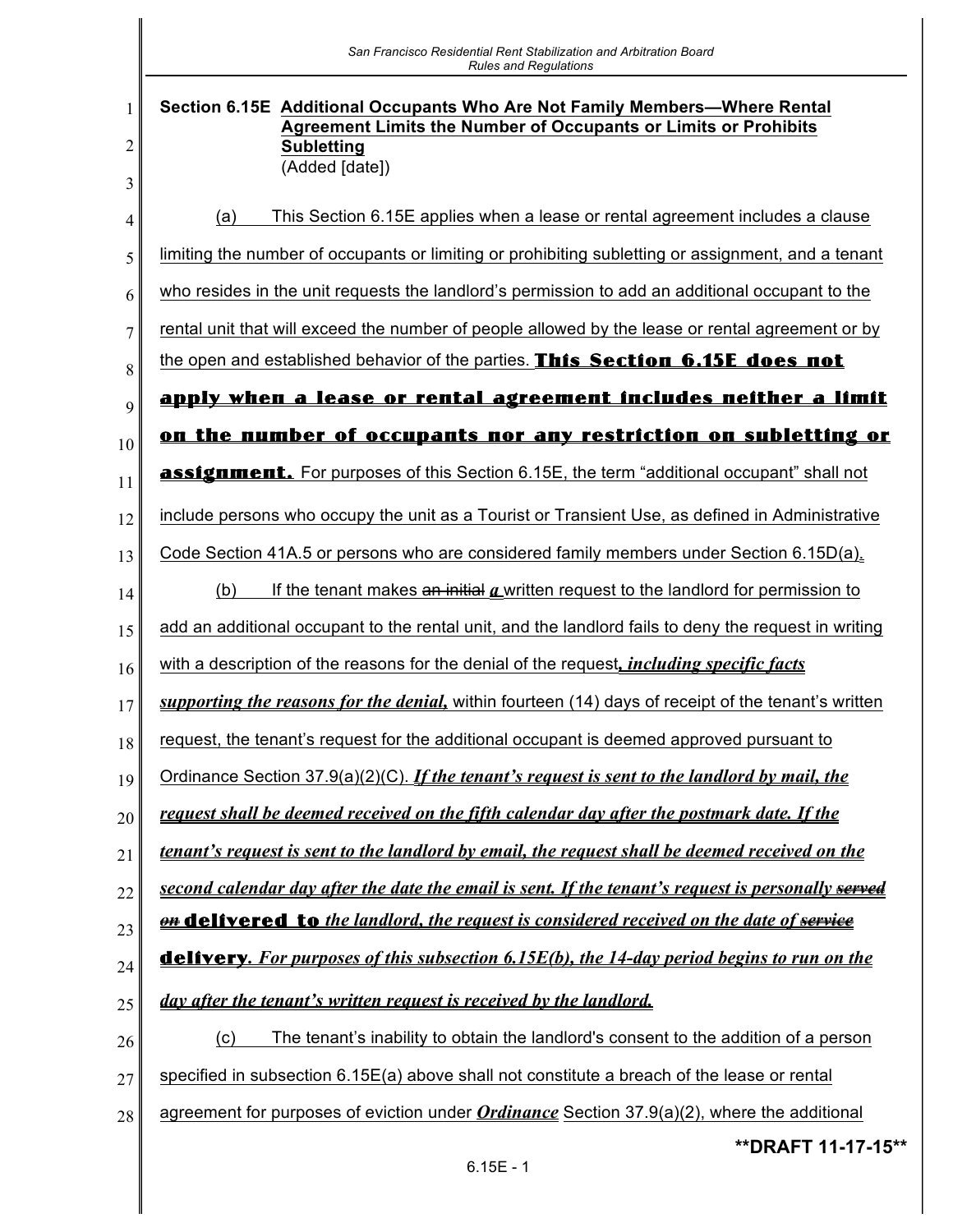| San Francisco Residential Rent Stabilization and Arbitration Board<br><b>Rules and Regulations</b>      |
|---------------------------------------------------------------------------------------------------------|
|                                                                                                         |
| person is deemed approved pursuant to subsection (b) above or where the landlord has                    |
| unreasonably withheld consent to such additional person denied, pursuant to subsection (d)              |
| below, the tenant's request to add an additional person allowed under subsection 6.15A(a)               |
| $6.15E(a)$ above and the tenant has met the following requirements <b>have been met</b> :               |
| (1)<br>The tenant has requested in writing the permission of the landlord to the                        |
| add an additional person's occupancy of occupant to the unit.                                           |
| <b>After receipt of the tenant's written request, t T</b> he landlord has five<br>(2)                   |
| calendar days after receipt of the tenant's written request to request the                              |
| <i>tenant to submit a</i> The additional occupant, if requested by the landlord has completed the       |
| landlord's standard form application for the proposed additional occupant or provided sufficient        |
| information to allow the landlord to conduct a typical background check, including <b>full</b>          |
| name, date of birth and references if requested. and background                                         |
| information. The 5-day period begins to run on the day after receipt of the tenant's written            |
| request for permission to add an additional occupant to the unit. provided, however, + The              |
| landlord may request credit or income information only if the additional person <i>occupant</i> will be |
| legally obligated to pay some or all of the rent to the landlord. Nothing in Section 6.15E shall be     |
| construed as allowing a landlord to require an additional occupant to pay some or all of the            |
| rent to the landlord.                                                                                   |
| The tenant has <i>five calendar days after receipt of the landlord's timely</i><br>(3)                  |
| request pursuant to subsection 6.15 $E(c)(2)$ to provided the landlord with the additional              |
| occupant's application or typical background check information. within a reasonable time of the         |
| landlord's request, not to exceed ____ days The 5-day period begins to run on the day after             |
| actual receipt of the landlord's request.                                                               |
| (4)<br>The additional occupant meets the regular reasonable application                                 |
| standards of the landlord, except that creditworthiness may not be the basis for refusal denial of      |
| the tenant's request for an additional occupant if the additional occupant will not be legally          |
| obligated to pay some or all of the rent to the landlord.                                               |
|                                                                                                         |
| ** DRAFT 11-17-15**                                                                                     |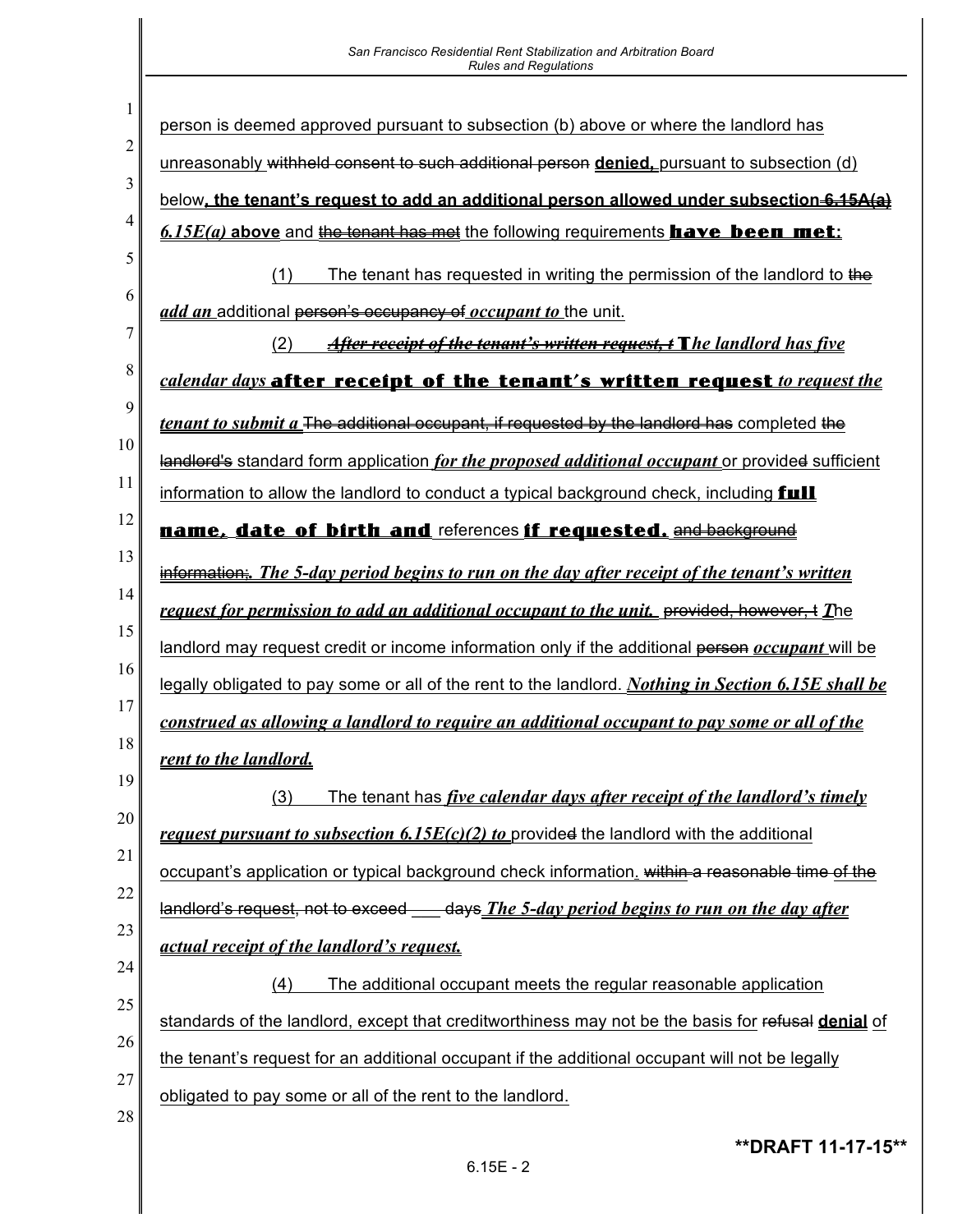|        | San Francisco Residential Rent Stabilization and Arbitration Board<br><b>Rules and Regulations</b>           |
|--------|--------------------------------------------------------------------------------------------------------------|
|        |                                                                                                              |
| 1      | The additional occupant, if requested by the landlord, has agreed in<br>(5)                                  |
| 2      | writing to be bound by the current rental agreement between the landlord and the tenant.                     |
| 3      | (6)<br>With the additional occupant, the total number of occupants does not                                  |
| 4      | exceed the lesser of (a) two persons in a studio unit, three persons in a one-bedroom unit, four             |
| 5      | persons in a two-bedroom unit, six persons in a three-bedroom unit, or eight persons in a four-              |
| 6      | bedroom unit, or (b) the number of occupants permitted under state law and/or other local codes.             |
| 7      | (d)<br>Withholding of consent <b>Denial</b> by the landlord of the tenant's written request to               |
| 8<br>9 | add an additional person allowed under subsection 6.15E(a) above shall not be considered                     |
| 10     | unreasonable in some circumstances, including but not limited to the following:                              |
| 11     | (1) where the landlord resides in the same rental unit as the tenant;                                        |
| 12     | (2) where the total number of occupants in the unit exceeds (or with the proposed                            |
| 13     | additional occupant(s) would exceed) the lesser of:                                                          |
| 14     | (i) two persons in a studio unit, three persons in a one-bedroom unit, four                                  |
| 15     | persons in a two-bedroom unit, six persons in a three-bedroom unit, or eight persons in a four-              |
| 16     | bedroom unit; or                                                                                             |
| 17     | (ii) the maximum number permitted in the unit under state law and/or other                                   |
| 18     | local codes such as the Building, Fire, San Francisco Housing and Planning Codes Code                        |
| 19     | <b>Section 503;</b>                                                                                          |
| 20     | (3) where the proposed additional occupant will be legally obligated to pay some                             |
| 21     | or all of the rent to the landlord and the landlord can establish the proposed additional                    |
| 22     | occupant's lack of creditworthiness;                                                                         |
| 23     | (4) where <i>the landlord has made a timely request for the proposed additional</i>                          |
| 24     | <u>occupant to complete the landlord's standard form application or provide sufficient</u>                   |
| 25     | <i>information to allow the landlord to conduct a typical background check and the proposed</i>              |
| 26     | additional occupant does not, <i>comply</i> within a reasonable time not to exceed <i>five calendar</i> days |
| 27     | of actual receipt by the tenant of the landlord's request; complete the landlord's standard                  |
| 28     | form application or provide sufficient information to allow the landlord to conduct a typical                |

**\*\*DRAFT 11-17-15\*\***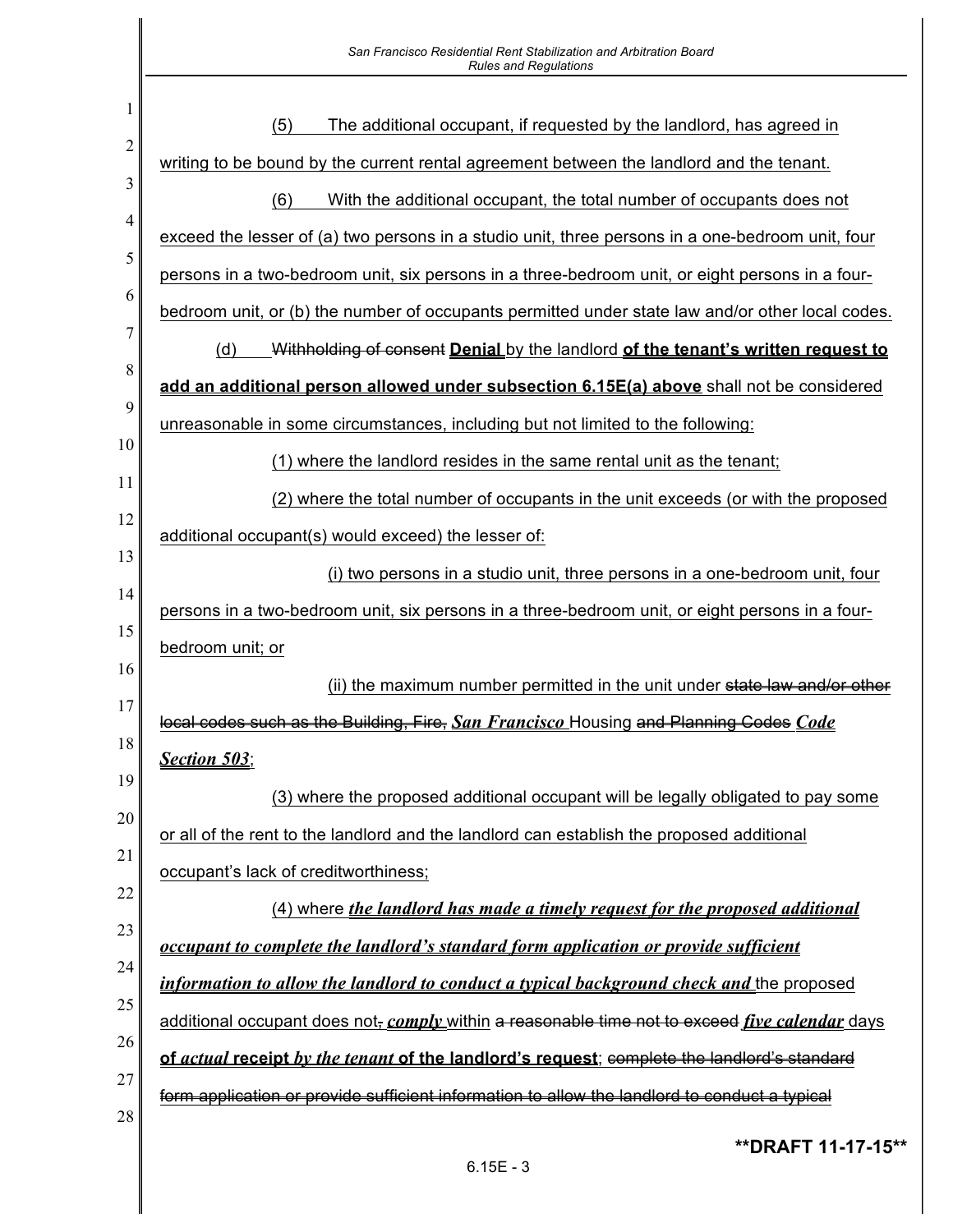| San Francisco Residential Rent Stabilization and Arbitration Board<br><b>Rules and Regulations</b>   |
|------------------------------------------------------------------------------------------------------|
| background check:                                                                                    |
| (5) where the landlord can establish that the proposed additional occupant has                       |
| intentionally misrepresented significant facts on the landlord's standard form application or        |
| provided significant misinformation to the landlord that interferes with the landlord's ability to   |
| conduct a typical background check;                                                                  |
| (6) where the landlord can establish that the proposed additional occupant                           |
| presents a direct threat to the health, safety or security of other residents of the property;       |
| (7) where the landlord can establish that the proposed additional occupant                           |
| presents a direct threat to the safety, security or physical structure of the property; and,         |
| (8) where an additional occupant would require the landlord to increase the                          |
| electrical or hot water capacity in the building, or adapt other building systems or <i>existing</i> |
| amenities, and payment for such enhancements presents a financial hardship to the landlord, as       |
| determined by a Rent Board Administrative Law Judge.                                                 |
| (e)<br>Nothing in this Section shall prevent the landlord from providing an additional               |
| occupant with written notice as provided under Section 6.14 that the occupant is not an original     |
| tenant <b>occupant</b> as defined in Section $6.14(a)(1)$ and that when the last original tenant     |
| occupant vacates the premises, a new tenancy is created for purposes of determining the rent         |
| under the Rent Ordinance. <b>Furthermore, nothing in this Section 6.15E shall serve to waive,</b>    |
| alter or modify the landlord's rights under the Costa-Hawkins Rental Housing Act                     |
| (California Civil Code §§1954.50 et seg.) to impose an unlimited rent increase once the              |
| last original occupant(s) no longer permanently resides in the unit.                                 |
| A landlord's unreasonable refusal to consent to <i>denial of</i> a tenant's written<br>(f)           |
| request for the addition to the unit of a person specified in subsection 6.15E(a) above, subject to  |
| subsections $6.15E(c)(1)$ -(6) above, may constitute a decrease in housing services pursuant to      |
| Section 10.10 of these Regulations. A landlord may choose not to have any screening                  |
| requirements or not to respond in any way when the tenant makes a written request to                 |
| add an additional occupant to the unit pursuant to this Section 6.15E. The landlord's                |
| ** DRAFT 11-17-15**                                                                                  |